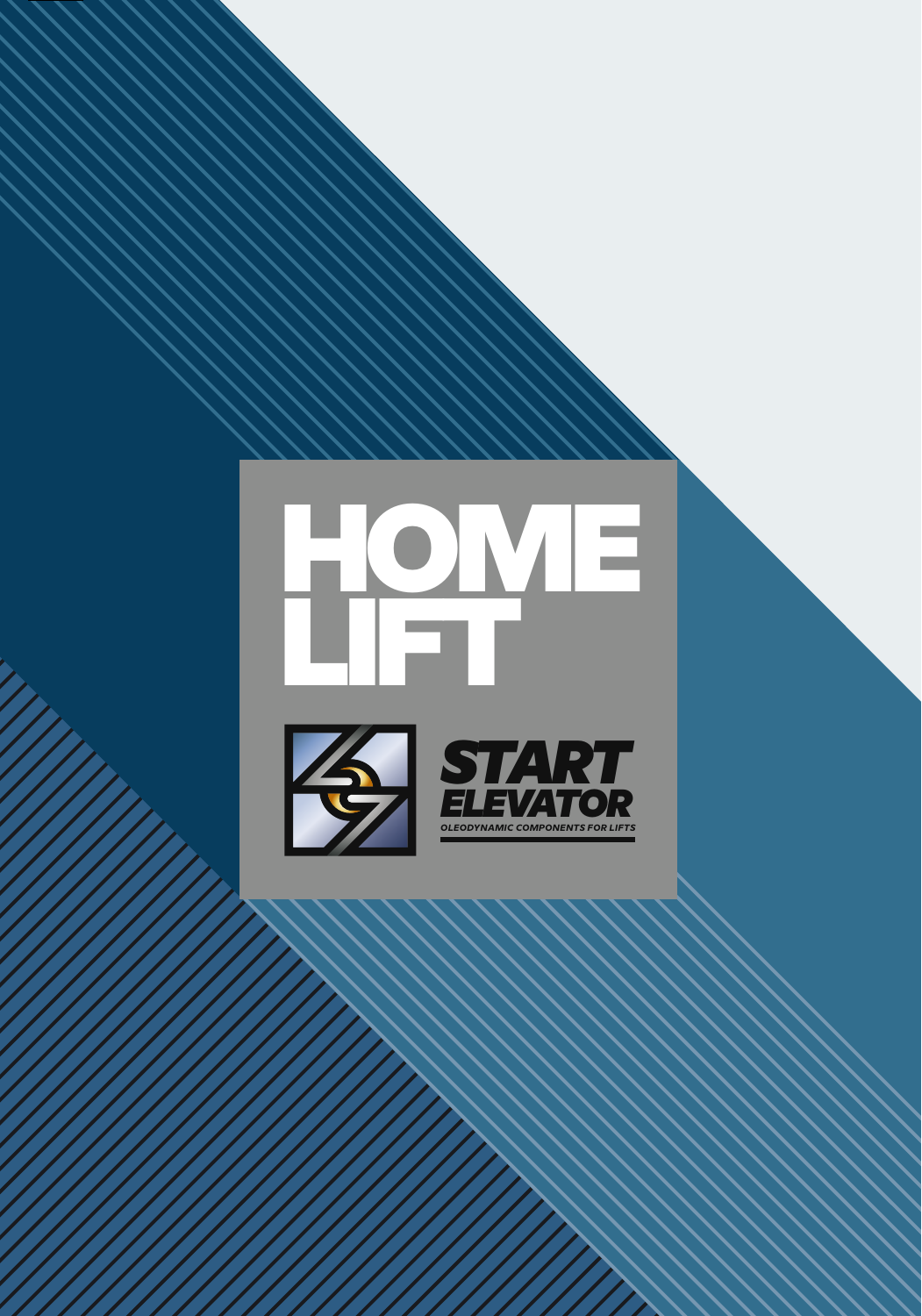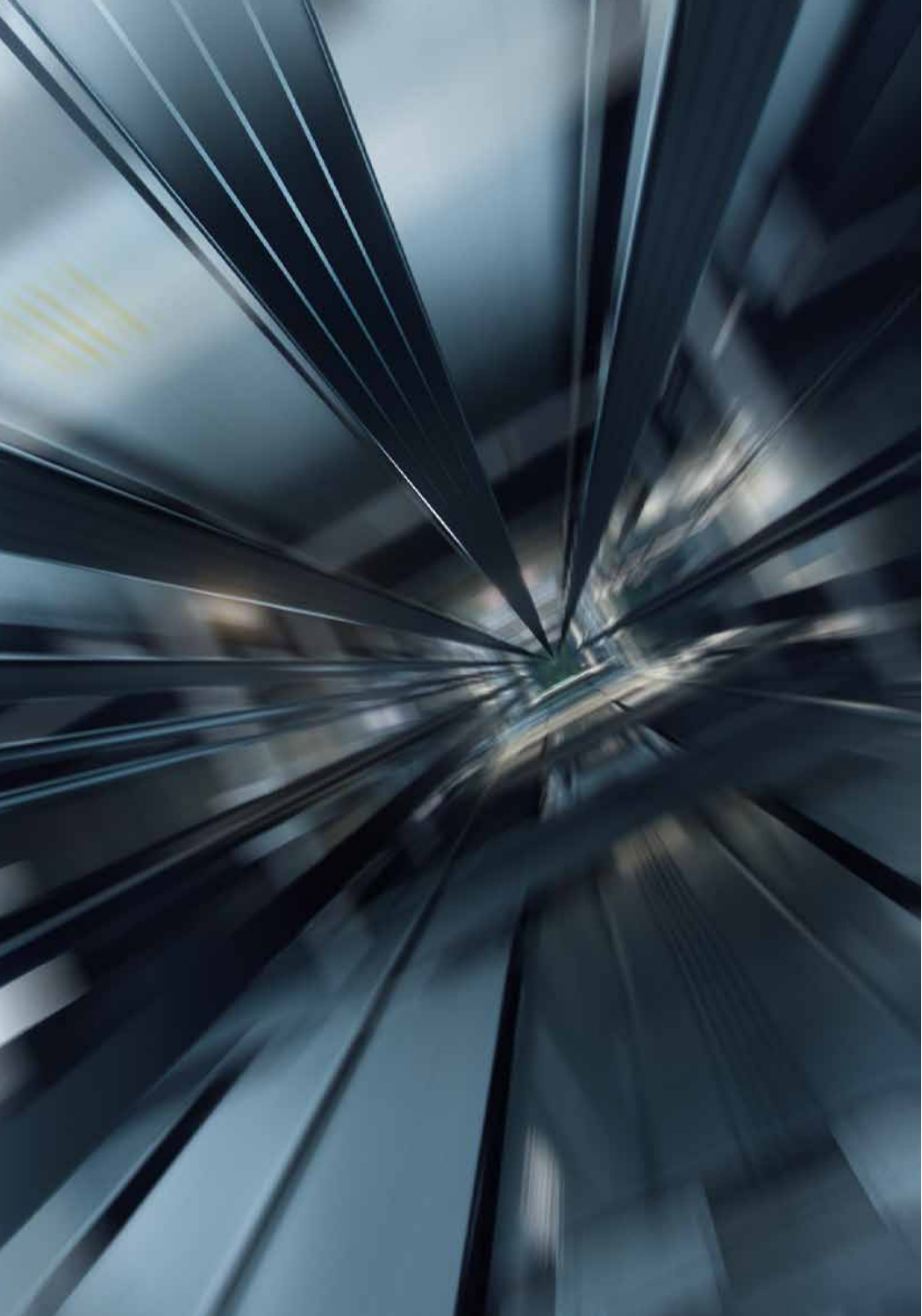

### Hydraulic components for lifts and elevators

Design and production of hydraulic components for lifts and elevators.

Highly skilled in the creation of Special Plants.

#### **Since 1967 START ELEVATOR HYDRAULIK has produced "Oleodynamic Groups for Elevators and Equipment-Lifts".**

Thanks to "on-site" design and construction of fundamental components, to technological innovation and to the presence of highly specialized staff, START ELEVATOR Srl has turned into a very competitive company, able to guarantee product quality and to promply respond to everything the market requires.

#### **Technology**

Thanks to the total domestic production of all components using modern tools and constantly updated, specialized and trained personnel with years of experience, allows Start Elevator to respect the most important prerogative: the Product Quality.

#### **Establishment**

The Company, founded in a small workshop of a few hundred square meters, thanks to continuous investment in research and development of its products, now has a Start Elevator home to more than 5000 square meters with the capacity and flexibility to satisfy every request in a short time.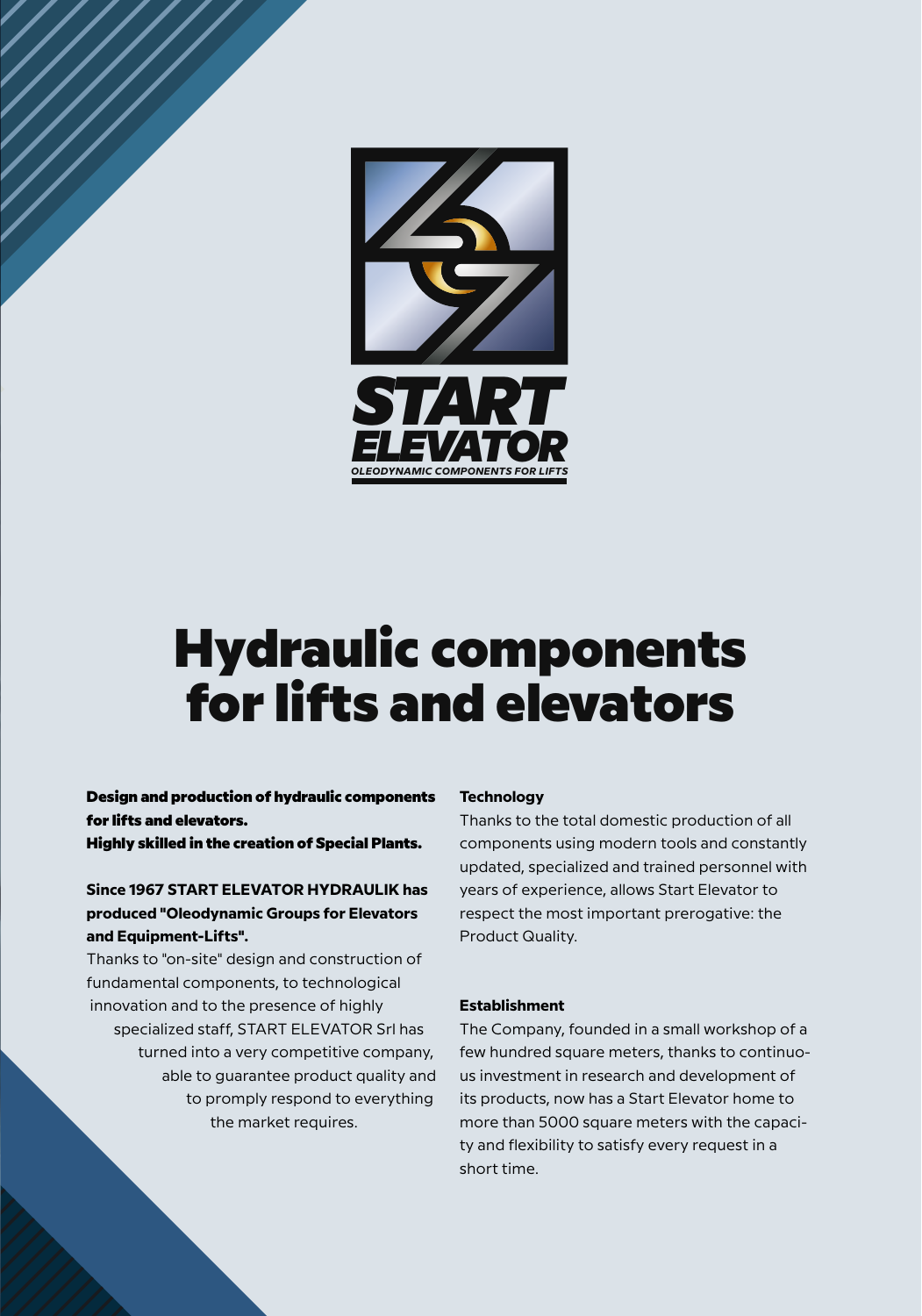### VALVE GROUPS

### VALVE GROUP 21E



#### **Techical features Valve Groups 21E**

Pressure Range [Bar] 10 – 70 Temperature Range [C°] 8 – 60 Flow Range [Lt/min] 6 – 75 Aluminium body Constant speed at loads changing Soft Stop

Valve group 21E



#### **Parameters**

- P1. Acceleration ramp uphill
- P2. Deceleration (adjustable)
- P3. Acceleration ramp downhill (adjustable)
- Vs. High speed uphill (adjustable)
- Vd. High speed downhill (adjustable)
- Vb. Low speed (adjustable)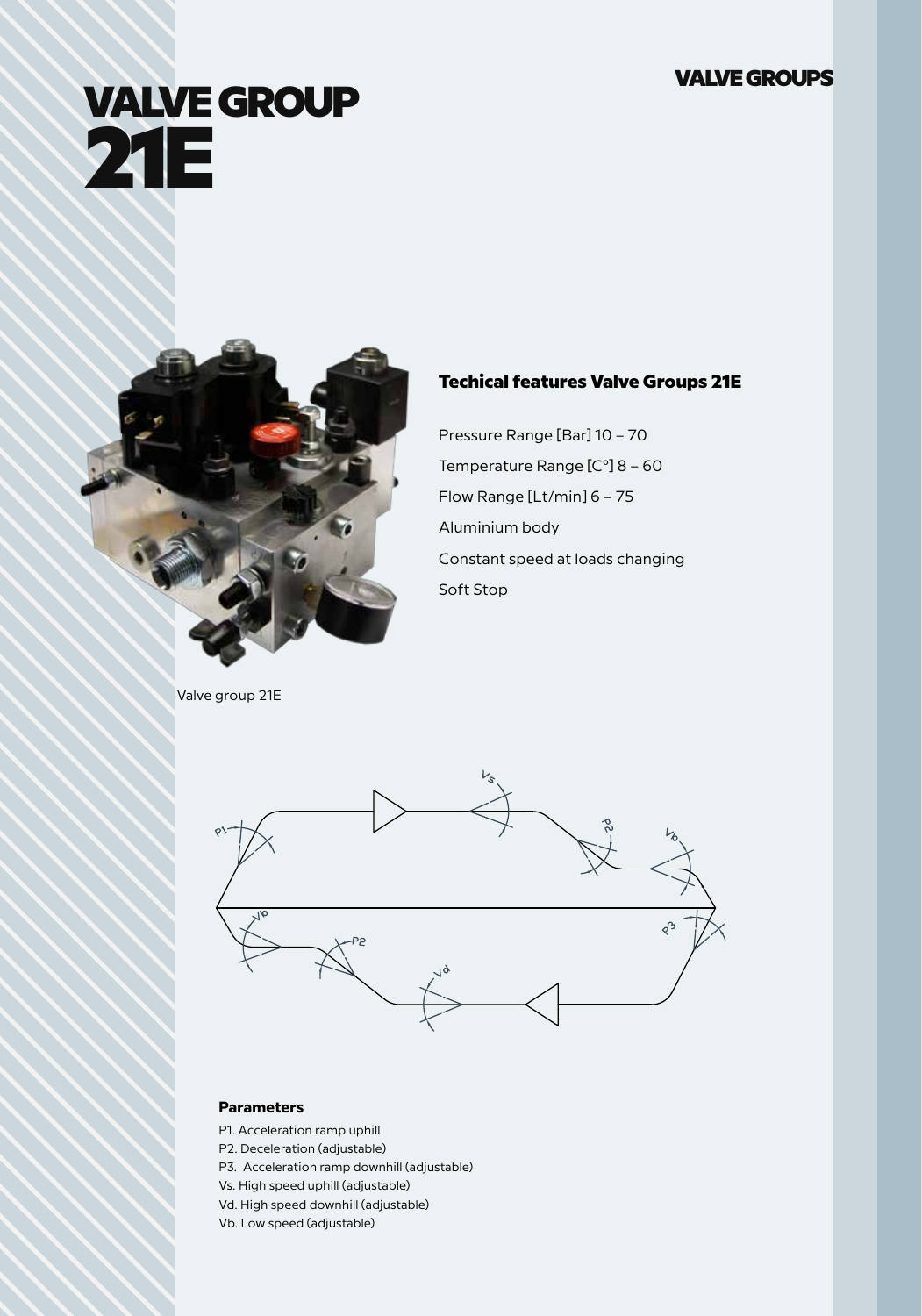### VALVE GROUPS

# VALVE GROUP 21U



### **Techical features Valve Groups 21U**

Pressure Range [Bar] 10 – 70 Temperature Range [C°] 8 – 60 Flow Range [Lt/min] 6 – 75 Aluminium body Constant speed at loads changing Soft Stop

Valve group 21U



#### **Parameters**

- P1. Acceleration ramp uphill
- P3. Acceleration ramp downhill (adjustable)
- Vs. High speed uphill (adjustable)
- Vd. High speed downhill (adjustable)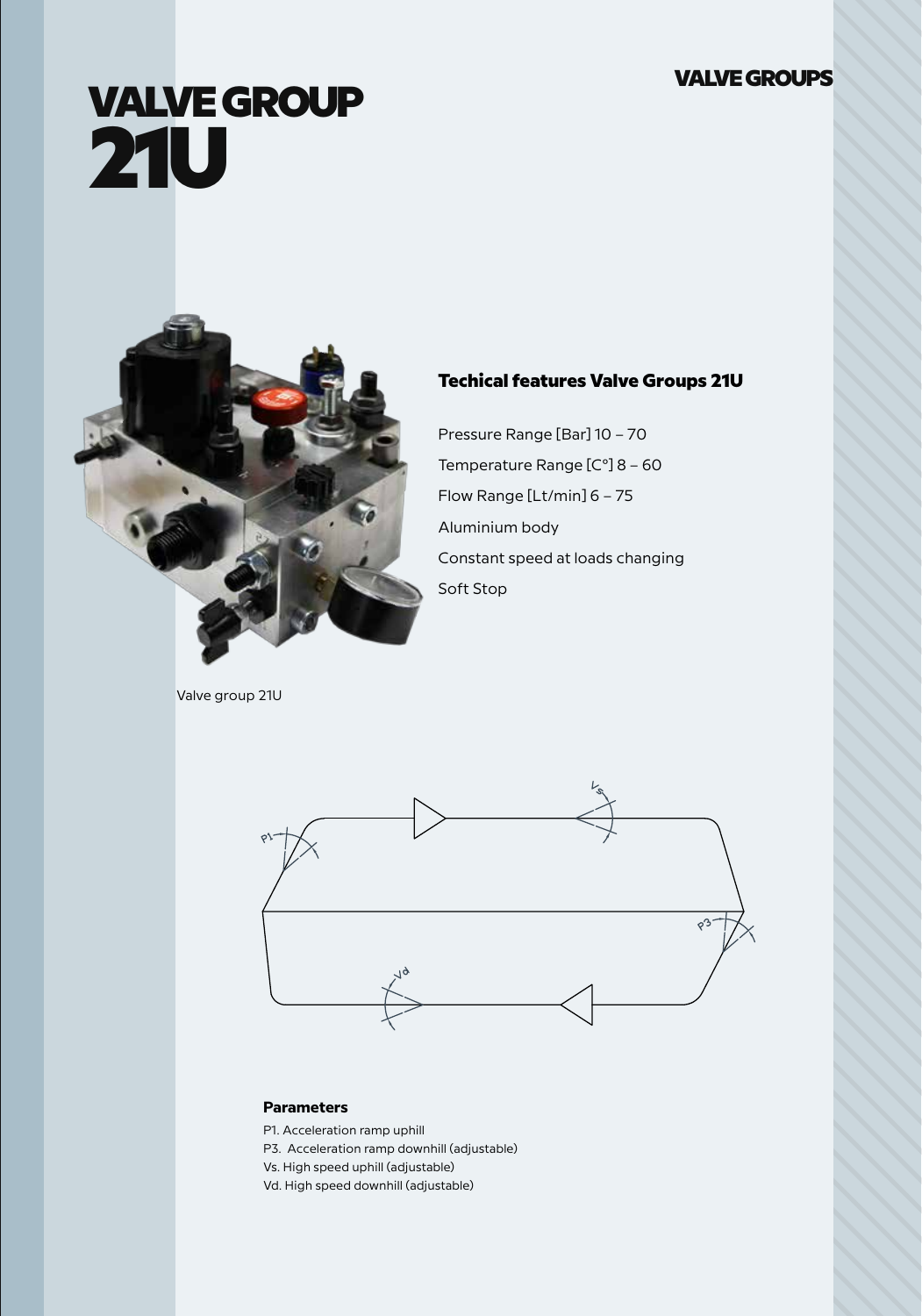### PUMP UNITS

# PUMP UNIT UP-DOWN







Dimensions in mm

| N.<br>Pole     | Tank type | Pump type    | Connect<br>$[Gas-mm]$ |      | <b>CAPACITY</b> [litres] | <b>WEIGHT</b> |    |
|----------------|-----------|--------------|-----------------------|------|--------------------------|---------------|----|
| Motor          |           | [1/min]      |                       | Min. | Disponibile              | [kg]          |    |
| $\overline{4}$ | UP-DOWN   | 6, 8, 12, 16 | $G$ 3/8 - $G$ 1/2     | 22   | 4                        | 18            | 30 |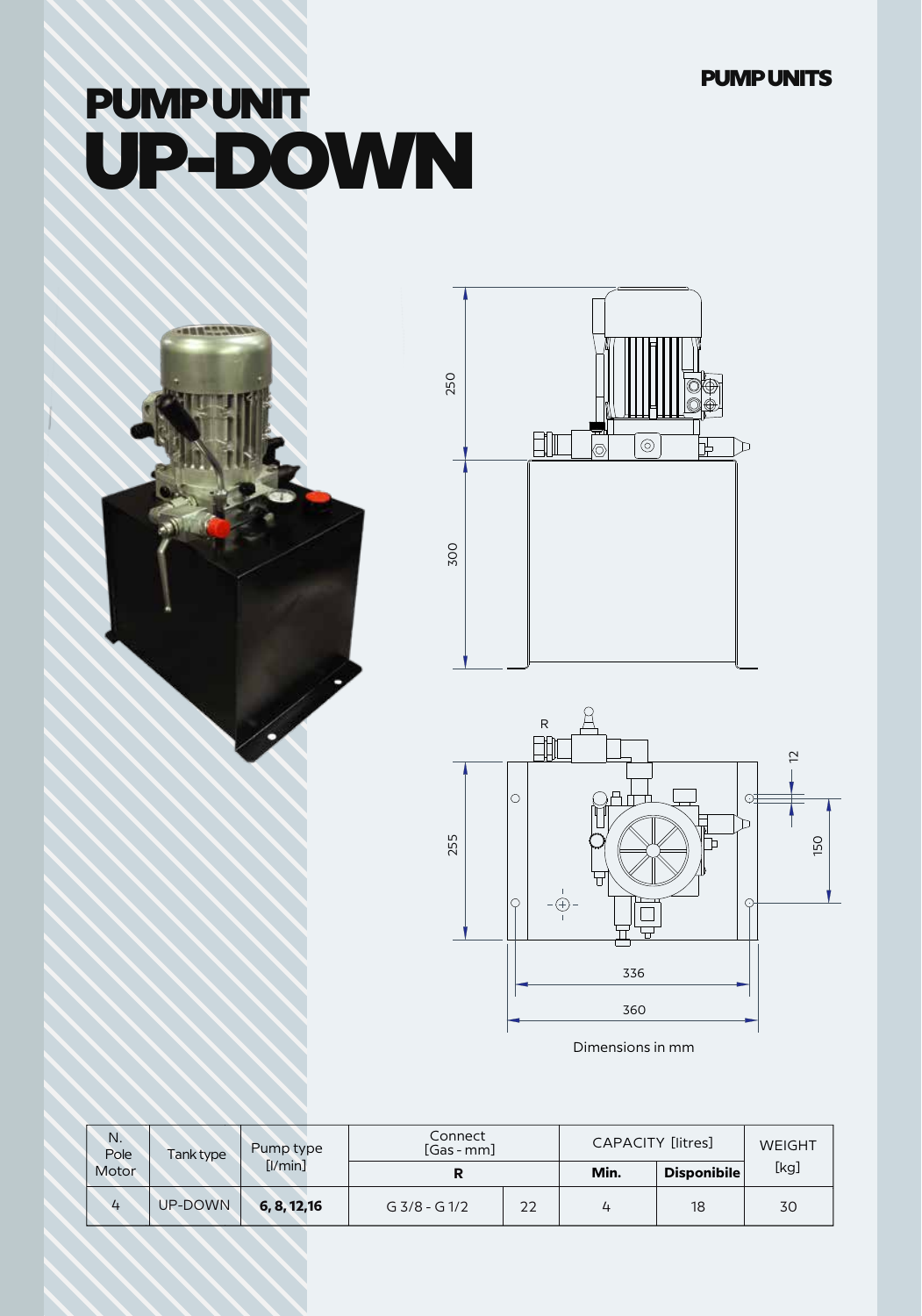PUMP UNITS

# PUMP UNIT AIR MOTOR









| <b>Tank type</b> | <b>Flow</b><br>[Lt/min] | <b>Uscita [Gas]</b> | Uscita[mm] | A[mm] | <b>B</b> [mm] | $C$ [mm] | D [mm] | E[mm] | F [mm] |      | <b>Capacity [Lt]</b> |
|------------------|-------------------------|---------------------|------------|-------|---------------|----------|--------|-------|--------|------|----------------------|
|                  |                         | G                   | G          |       |               |          |        |       |        | Min. | Max                  |
| 98/01SL          | $8 - 35$                | $3/8" - 1"$         | $22 - 28$  | 540   | 260           | 280      | 295    | 220   | 523    | 8    | 19                   |
| 98/01            | $8 - 35$                | $3/8" - 1"$         | $22 - 28$  | 450   | 315           | 280      | 295    | 275   | 426    | 8    | 19                   |
| 96/SL            | $8 - 75$                | $3/8" - 1"$         | $22 - 28$  | 570   | 355           | 363      | 310    | 315   | 466    | 9    | 32                   |
| O1/              | $8 - 75$                | $3/8" - 1"$         | $22 - 28$  | 720   | 415           | 403      | 330    | 375   | 690    | 17   | 53                   |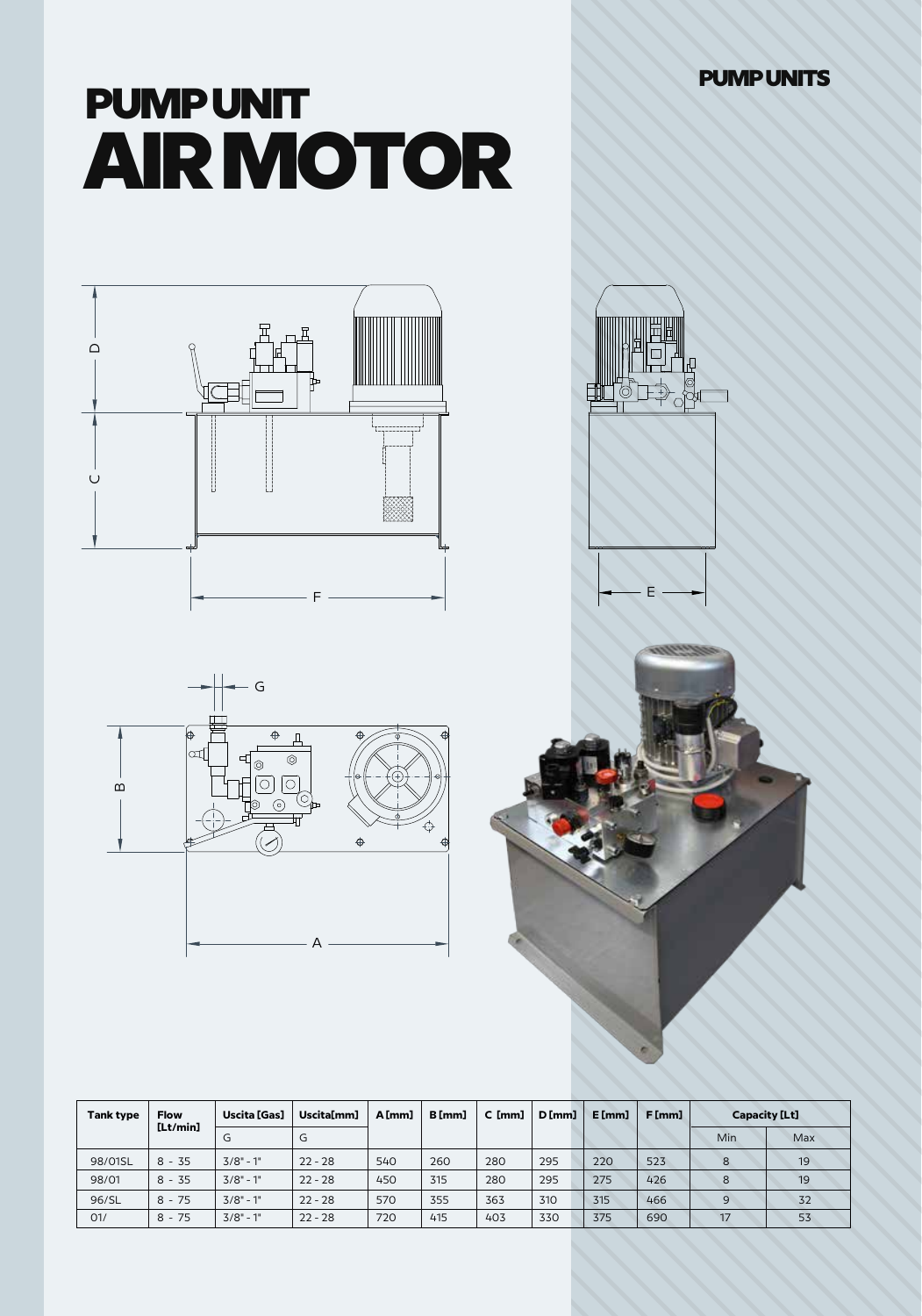# PUMP UNIT SUBMERSIBLE MOTOR





| Tank  | Pump type       | Connector<br>$[Gas-mm]$           | DIMENSIONS [mm] |     |     |     |     | <b>CAPACITY</b> [litri] | <b>WEIGHT</b>      |      |
|-------|-----------------|-----------------------------------|-----------------|-----|-----|-----|-----|-------------------------|--------------------|------|
| type  | [1/min]         | R                                 | A               | в   | C   | D   | Е   | Min.                    | <b>Disponibile</b> | [kg] |
| 03/01 | 8, 12, 16<br>25 | $G1/2 - G3/4$<br>G <sub>3/4</sub> | 520             | 443 | 260 | 495 | 220 | 12                      | $24(1) - 26$       | 40   |
| 03/02 | $34 - 40$       | G <sub>3/4</sub>                  | 600             | 443 | 320 | 575 | 280 | 16                      | $32(1) - 34$       | 45   |

PUMP UNITS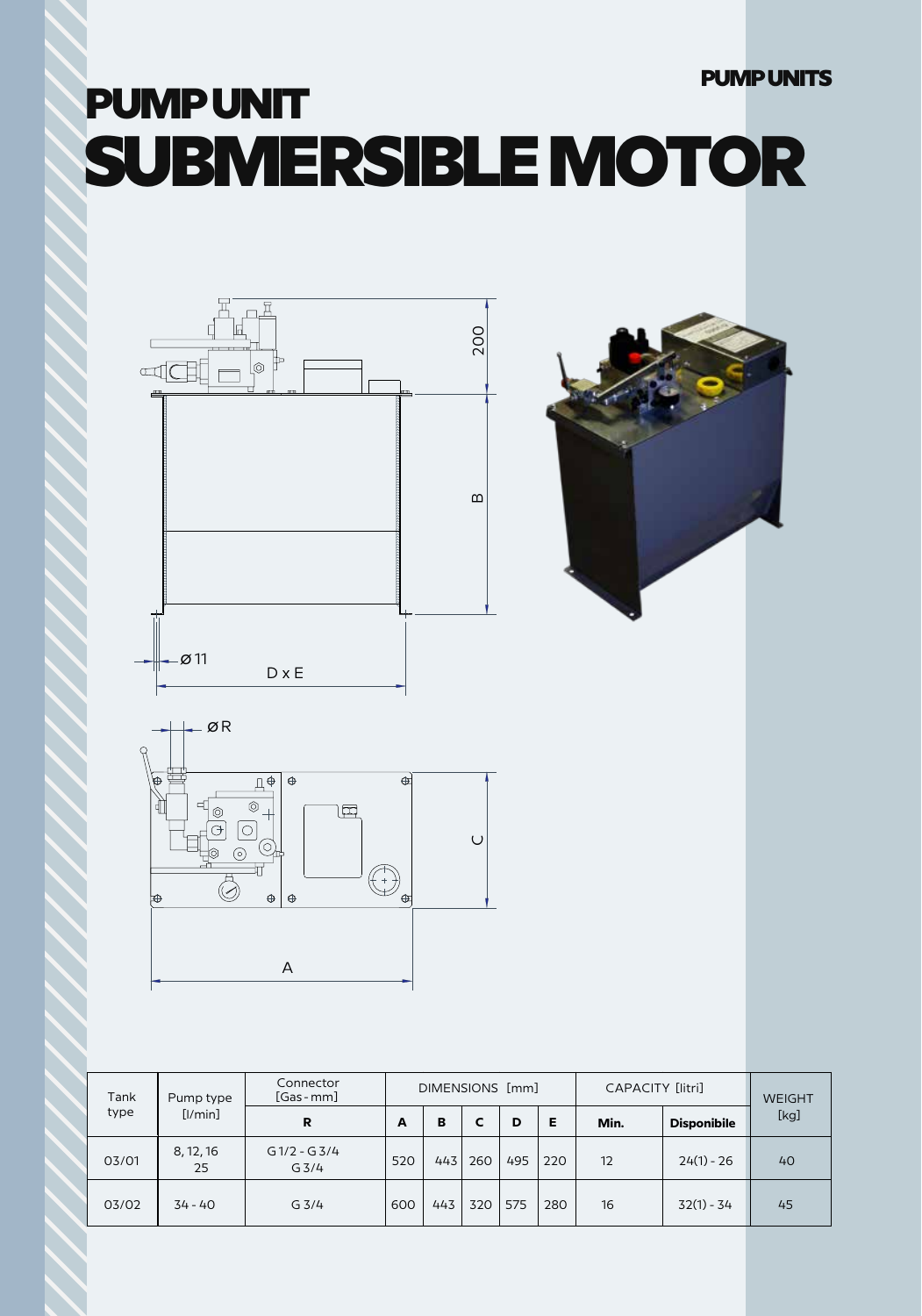# PUMP UNIT VERTICAL





| Tank          | Pump type          | Connector<br>[Gas-mm]             |     | DIMENSIONS [mm]   |     |     |     | <b>CAPACITY</b> [litri] | <b>WEIGHT</b>      |      |
|---------------|--------------------|-----------------------------------|-----|-------------------|-----|-----|-----|-------------------------|--------------------|------|
| type          | [1/min]            | R                                 | A   | в                 | C   | D   | Е   | Min.                    | <b>Disponibile</b> | [kg] |
| <b>HSL/01</b> | 8, 12, 16<br>25,30 | $G1/2 - G3/4 - 22$<br>$G3/4 - 22$ | 250 | 900               | 220 | 215 | 176 | 17                      | 25                 | 50   |
| <b>HSL/02</b> | 8, 12, 16<br>25,30 | $G1/2 - G3/4 - 22$<br>$G3/4 - 22$ | 250 | 1200 <sup> </sup> | 220 | 215 | 176 | 17                      | 40                 | 55   |

20  $\circ$ 

B + 25

### PUMP UNITS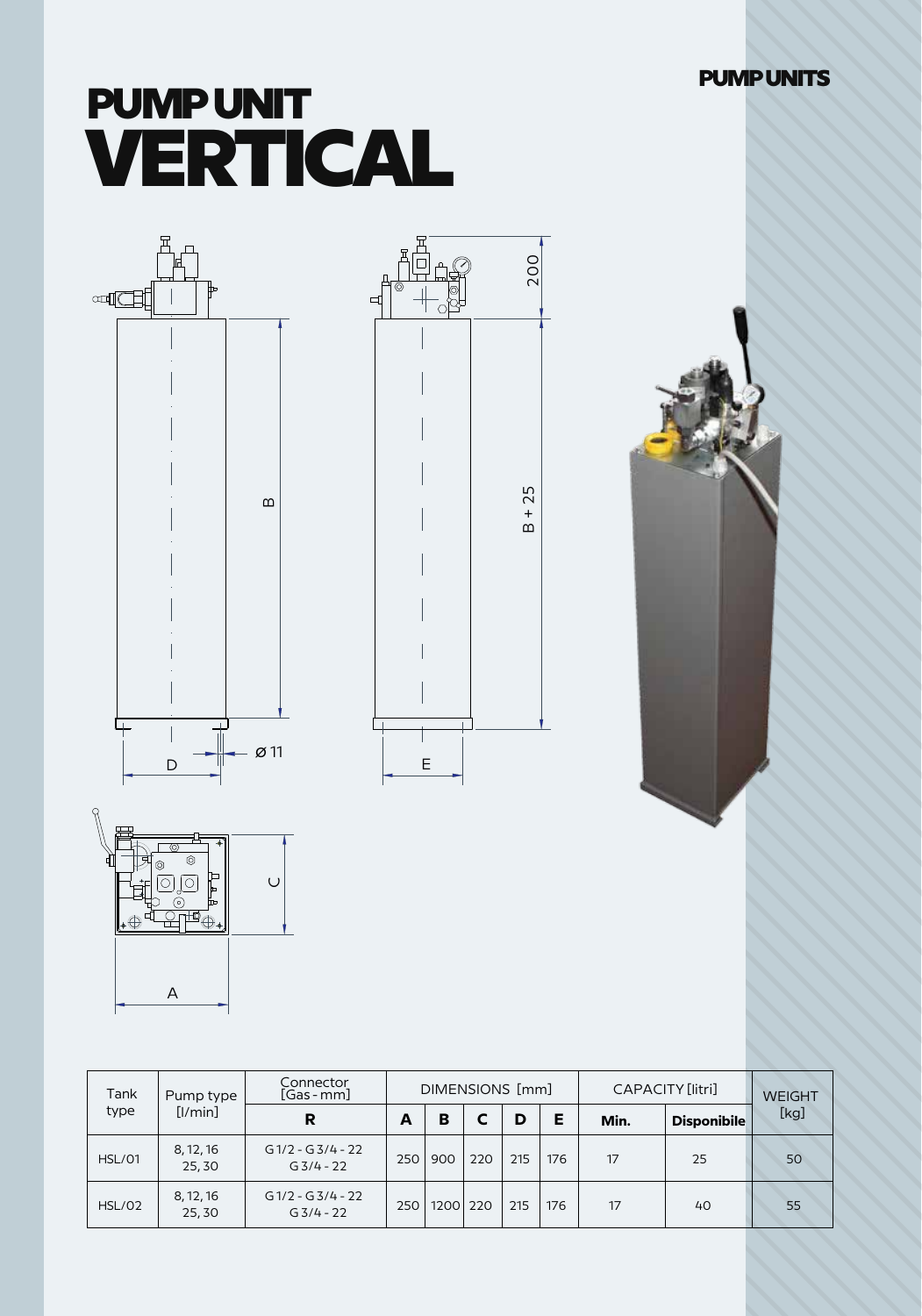TRAVEL + EXTRATRAVEL + A 50 JUNCTION 30\* G  $\geq$ Ø Ø  $\overline{\phantom{a}}$  $\Box$ Ø S  $\cup$ Ø Ø Ø 30\* ▥ თ  $*$ Optional 80 B

### **Piston SL features**

Small size

SL

PISTON

Less quantity of oil

| PISTON TYPE [mm] |                 | DIMENSIONS [mm] |    |     |       |     |     |  |  |  |  |
|------------------|-----------------|-----------------|----|-----|-------|-----|-----|--|--|--|--|
| ØS               | <b>Spessori</b> | A               | B  | ØC  | ØD    | ØG  | ØK  |  |  |  |  |
| 80               | $5 - 7.5 - 12$  | 200             | 23 | 126 | 101.6 | 130 | M30 |  |  |  |  |
| 90               | $5 - 7.5 - 12$  | 200             | 23 | 137 | 114.3 | 139 | M30 |  |  |  |  |
| 100              | $5 - 7.5 - 12$  | 200             | 23 | 157 | 133   | 159 | M30 |  |  |  |  |

**PISTONS**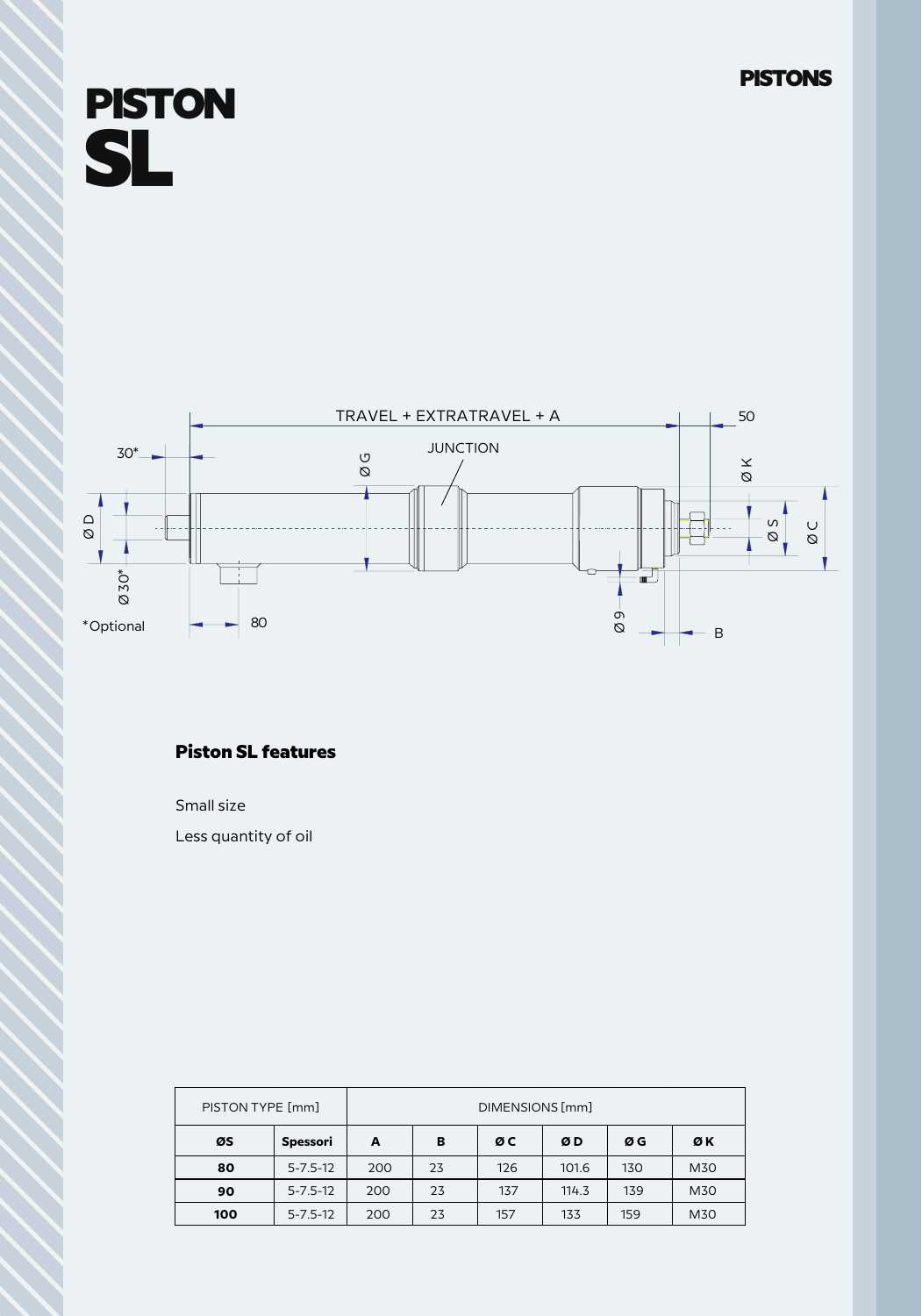**PISTONS** 

# HOME PISTON



### **Piston Home features**

Small size

Less quantity of oil

Safety valve integrate in the bottom of piston

| <b>PISTON TYPE</b><br>$\varnothing$ S [mm] | A   | в   |    | D  | Е  | G   | R                |
|--------------------------------------------|-----|-----|----|----|----|-----|------------------|
| 60                                         | 262 | 87  | 80 | 20 | 79 | 96  | G <sub>1/2</sub> |
| 70                                         | 262 | 100 | 90 | 20 | 89 | 106 | G <sub>1/2</sub> |